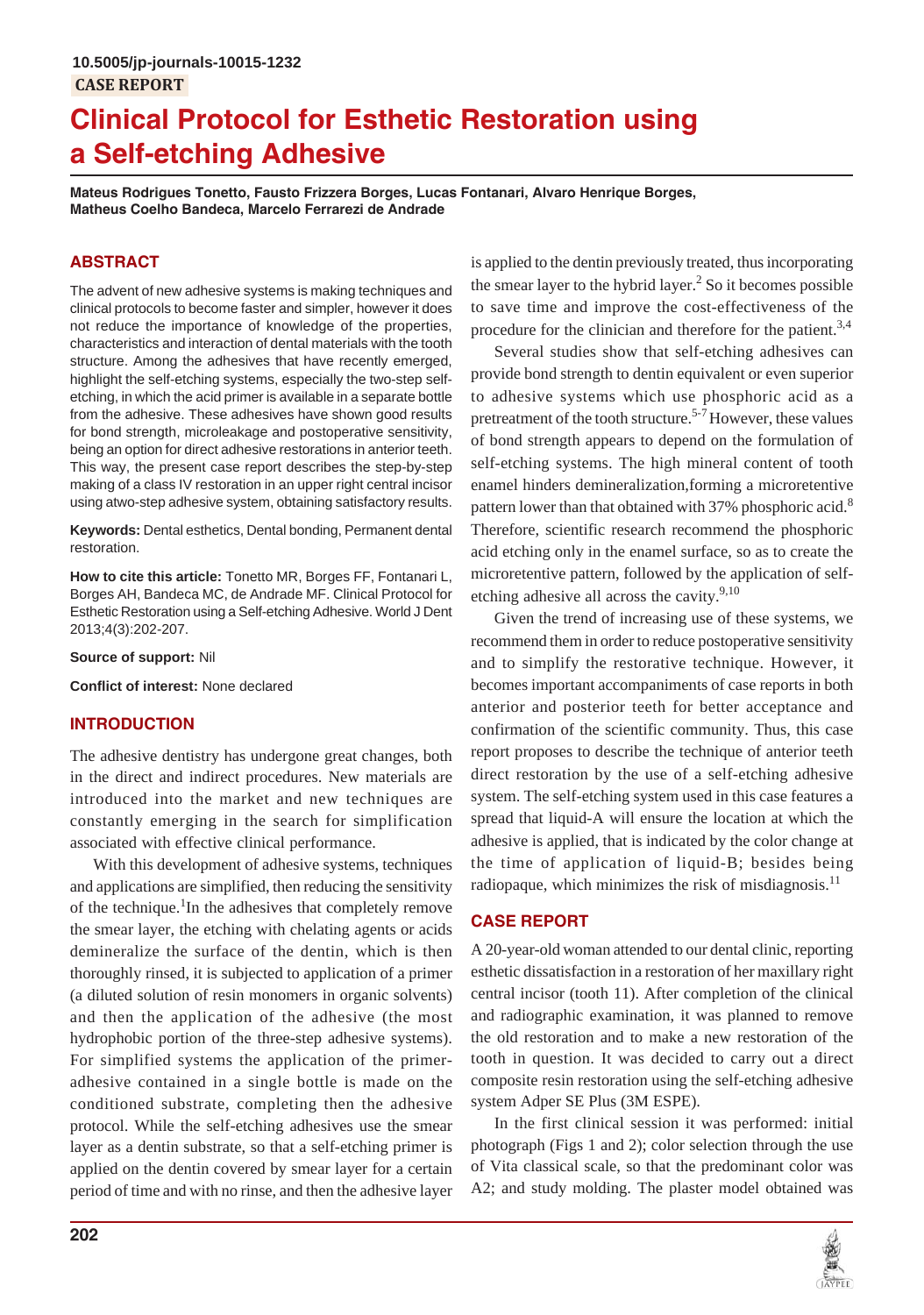waxed to facilitate the making of the incisal contour and palatal wall through a palate guide made of condensation silicone, according to the anatomy that was given by the wax sculp.

In the second clinical session, after prophylaxis, anesthesia and absolute isolation (Fig. 3), the old restoration was removed using diamond bur at high-speed and the decayed tissue was eliminated using carbide burs (size compatible with the cavity) at low-speed (Fig. 4). After caries removal (Fig. 5) it was performed the pulp-dentin complex protection using the resin-based glass ionomer Vitrebond (3M ESPE) (Fig. 6).

Neighboring teeth were protected with teflon tape and then acid etching with 37% phosphoric acid was performed for 15 seconds only on enamel as recommended by the literature<sup>8,9</sup> when self-etching adhesives are used (Fig. 7). The acid was removed with abundant water/air spray (Fig. 8), and the tooth was gently dried with absorbent paper. The self-etching adhesive system Adper SE Plus (3M ESPE) was applied following the manufacturer's instructions. Liquid-A was applied turning the substrate pink-colored (Figs 9 and 10) and liquid-B was then applied for 20 seconds over liquid-A, which changes its color indicating which region received the adhesive (Figs 11 and 12). In order to

evaporate the solvent it was applied a gentle air spray for 10 seconds (Fig. 13), finishing this step with light-curing for 10 seconds (Fig. 14).

The restorative procedure was initiated with increments of composite resin on shade A2 Enamel (Z-350 XT - 3M ESPE) inserted in the silicone guide made initially, in order to restore the incisal contour and the palatal wall of the tooth (Fig. 15). With the silicone guide correctly positioned, resin was light-cured for 40 seconds and then the guide was removed, obtaining a thin palate layer (Fig. 16). Increments of composite resin on shade A2 Dentin (Z-350 XT - 3M ESPE) were inserted so as to restore the lost dentin (Fig. 17), and a small resin layer with medium opacity A2Body (Z-350XT - 3M ESPE) was accommodated in the region of the restoration line, leaving space for the last resin layer (Fig. 18). Finalization of increments was performed applying the resin on shade A2 Enamel (Z-350 XT - 3M ESPE) (Fig. 19) to recontour buccal enamel and light-curing was performed for 40 seconds.

In the next session, the patient returned to be accomplished finishing and polishing procedures. For this, there were marked with a graffiti pencil the reflection angles and regions of depression (Fig. 20). Abrasive disks (Sof-Lex Pop-On, 3M ESPE) were used, following an order from



**Fig. 1:** Frontal view of the initial case



**Fig. 3:** Removal of old restoration



**Fig. 2:** Initial aspect of tooth 11 showing unsatisfactory restoration



**Fig. 4:** Presence of caries in dentin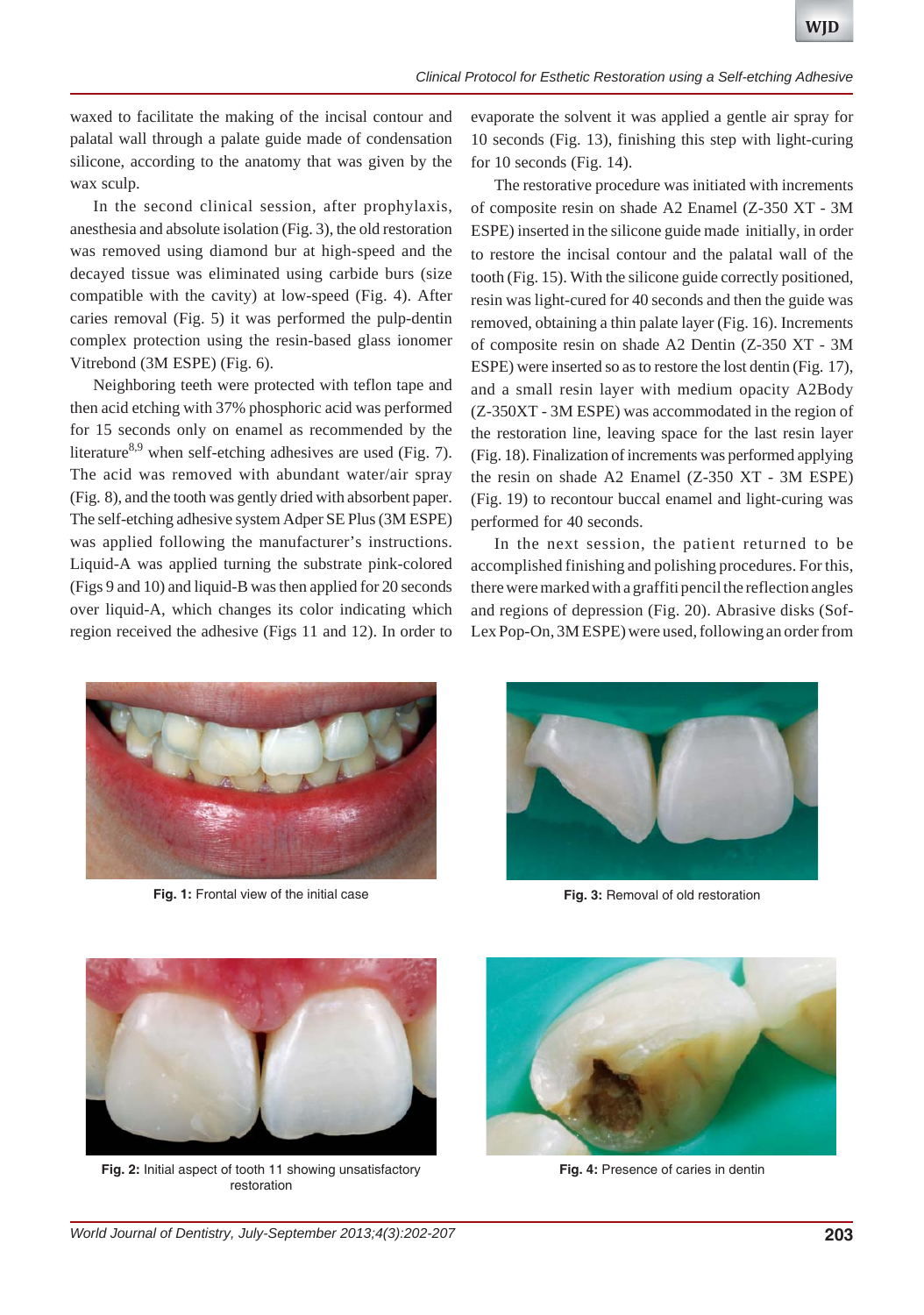

**Fig. 5:** Appearance of the cavity after caries removal



**Fig. 9:** Application of liquid-A of the self-etching adhesive Adper SE Plus (3M ESPE), which will only mark the region that will receive the next step



**Fig. 6:** Considering the depth of the cavity, it was held dentinpulp complex protection with glass ionomer



**Fig. 7:** Phosphoric acid etching in enamel for 15 seconds



**Fig. 10:** It is noted pink-colored appearance of the whole region that received liquid-A





**Fig. 8:** Thorough rinsing with water spray to remove the acid

**Fig. 11:** It was applied liquid-B of the self-etching adhesive Adper SE Plus (3M ESPE) over the liquid-A



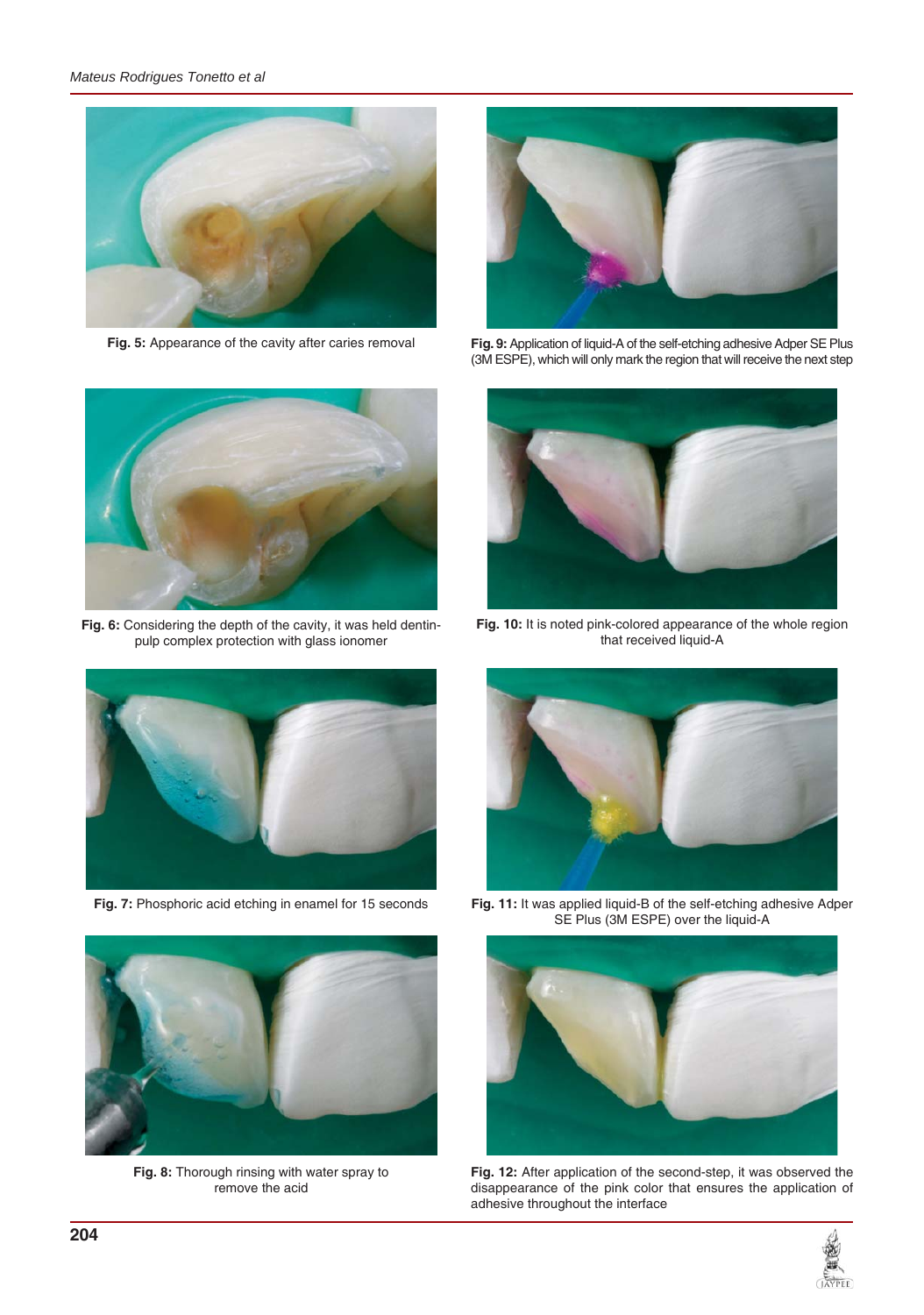*Clinical Protocol for Esthetic Restoration using a Self-etching Adhesive*



**Fig. 13:** Evaporation of the adhesive solvent using a gentle air



**Fig. 14:** Light-activation for 10 seconds



**Fig. 15:** Insertion of the first increment of resin A2 enamel (Z350 XT, 3M ESPE) on the silicone guide that was brought into position



**Fig. 17:** Application of the A2 dentin layer (Z350 XT, 3M ESPE) in order to restore the lost dentin and sculp the dentinal mamelons



**Fig. 18:** Use of medium opacity resin A2 Body (Z350 XT, 3M ESPE) for masking the bond line



**Fig. 19:** Accommodation of the last layer of resin to restore enamel lost, A2E (Z350 XT, 3M ESPE)



**Fig. 16:** Aspect of the first enamel palatal layer after light-cured. Note the thinness of the layer



Fig. 20: Demarcation with graphite pencil areas that should receive more refined finish

*World Journal of Dentistry, July-September 2013;4(3):202-207* **205**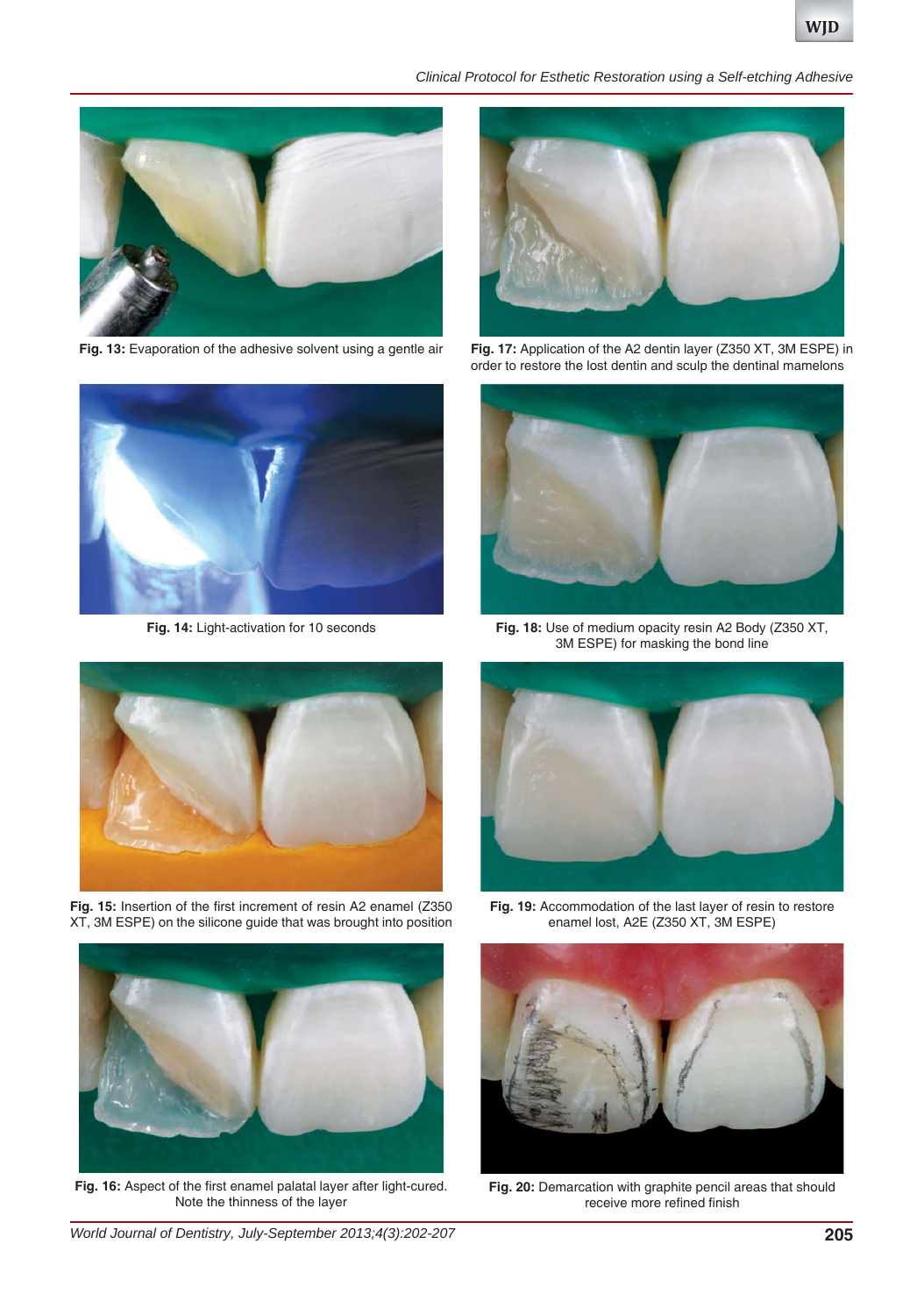

**Fig. 21:** First disk of the sequence of abrasive disks Sof-Lex Pop-On (3M ESPE)



**Fig. 22:** Medium-grained disk being applied to the buccal surface of the tooth in question



**Fig. 23:** Use of fine-grained disk in incisal edge



**Fig. 24:** Making areas of depressions in order to mimic the natural



**Fig. 25:** Appearance after finishing procedures



**Fig. 26:** Front view of the final result



**Fig. 27:** Note a satisfactory outcome from the functional and esthetic points of view

largest to smallest grain (Figs 21 to 23), and prior to use the last disk of sequence, a laminated finishing bur was used for making depressions on enamel (Fig. 24), providing natural appearance to the restoration (Figs 25 to 27).

## **DISCUSSION**

Self-etching adhesives are systems that partially dissolve the smear layer<sup>1</sup> and eliminate the need for phosphoric acid by the use of an acid primer, and are available with either self-etching primers or single-step adhesives.

Both the intratubular as the intertubular dentin permeability are required to obtain the penetration of the resin monomers for the dentinal tubules and for the exposed